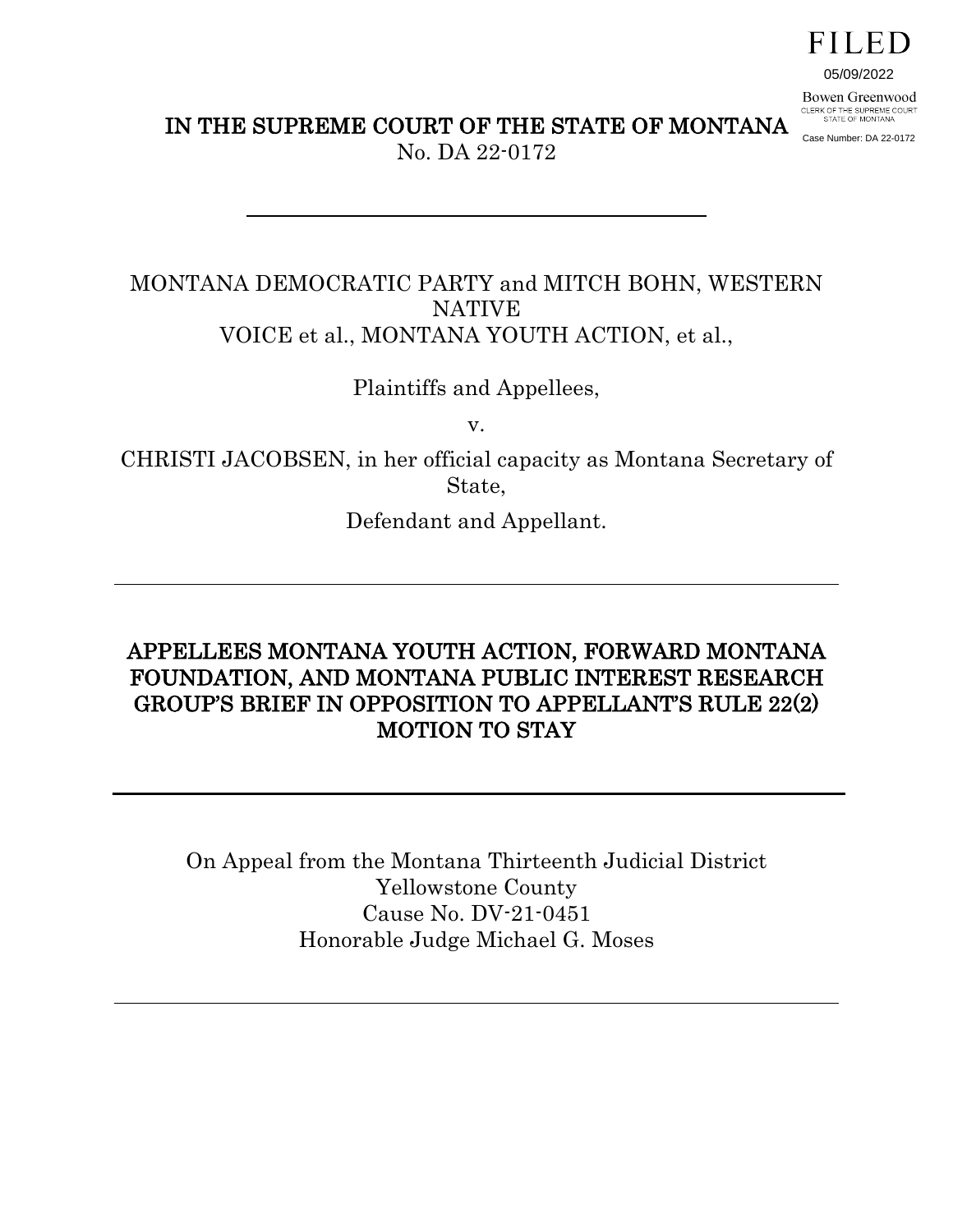### APPEARANCES:

DALE SCHOWENGERDT JOHN M. SEMMENS Crowley Fleck, PLLP P.O. Box 797 Helena, MT 59624-0797 dale@crowleyfleck.com

LEONARD H. SMITH DAVID F. KNOBEL Crowley Fleck, PLLP P.O. Box 2529 Billings, MT 59103

IAN MCINTOSH WILLIAM MCINTOSH MORRIS E. LARS PHILLIPS Crowley Fleck, PLLP 1915 S. 19th Ave. Bozeman MT, 59719

DAVID M.S. DEWHIRST KATHLEEN LYNN SMITHGALL Office of the Attorney General P.O. Box 201401 Helena, MT 59620-1401

AUSTIN MARKUS JAMES Office of the Secretary of State P.O. Box 202801 Helena, MT 59620-2801

Attorneys for Defendant/Appellant Christi Jacobsen

RYLEE SOMMERS-FLANAGAN Upper Seven Law P.O. Box 31 Helena, MT 59624 (406) 396-3373 rylee@uppersevenlaw.com

RYAN AIKIN Aikin Law Office, PLLC P.O. Box 7277 Missoula, MT 59807

Attorneys for Youth Plaintiffs/Appellees

ALEX RATE AKILAH LANE ACLU of Montana P.O. Box 1968 Missoula, MT 59806 ratea@aclumontana.org

ALORA THOMAS-LUNBORG\* JONATHAN TOPAZ\* DALE HO\* **ACLU** 125 Broad ST. New York, NY 10004

SAMANTHA KELTY\* Native American Rights Fund 1514 P St. NW, Suite D Washington, D.C. 20005

JACQUELINE DE LEON\* MATTHEW CAMPBELL\* Native American Rights Fund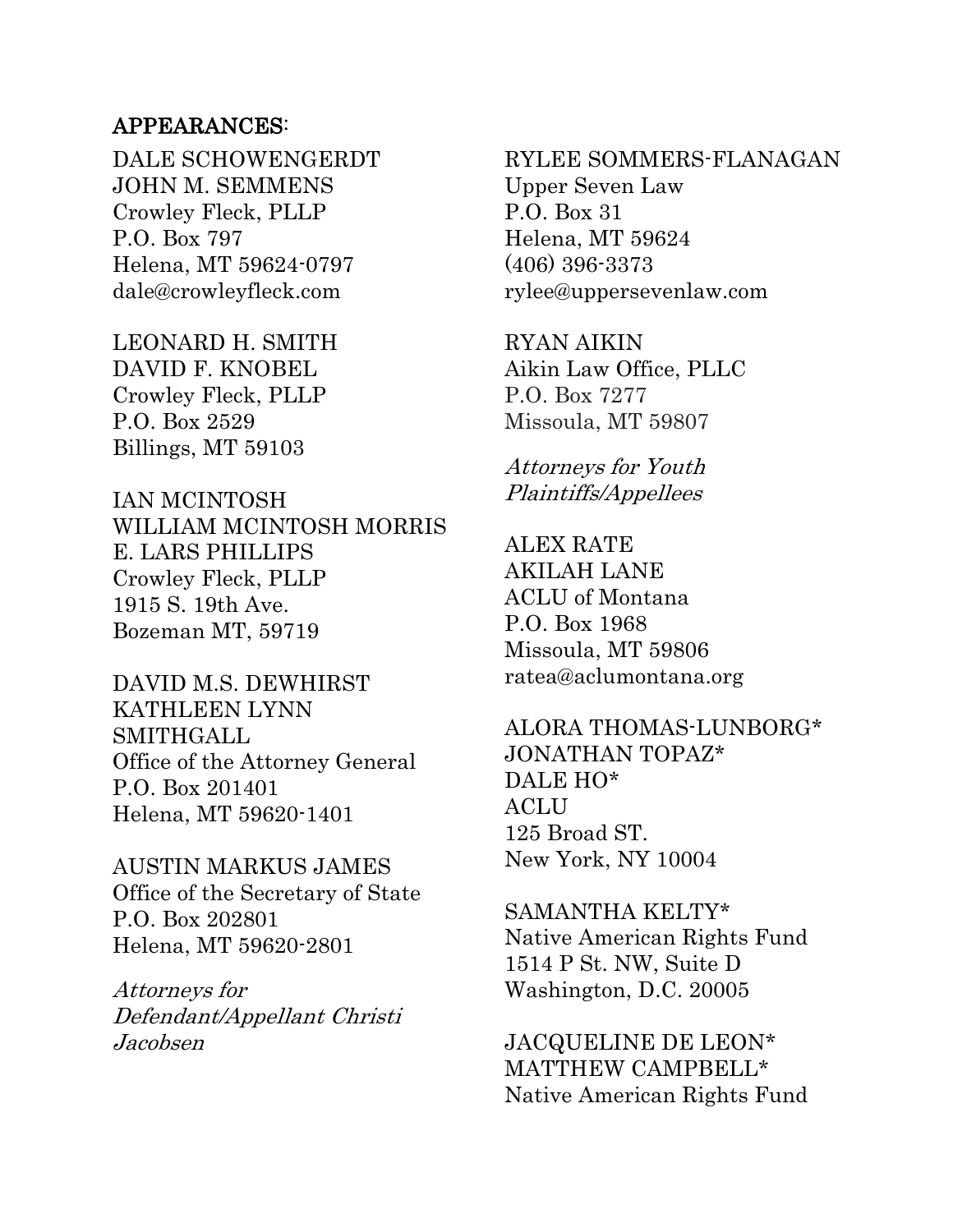1506 Broadway Boulder, CO 80302-6296

THERESA J. LEE\* HLS Election Law Clinic 6 Everett St., Suite 5112 Cambridge, MA 02138

Attorneys for Plaintiffs/Appellees Western Native Voice, et al. \* Admitted pro hac vice

MATTHEW GORDON Perkins Coie LLP 1201 Third Avenue, Suite 4900 Seattle, WA 98101-3099 (206) 359-9000 mgordon@perkinscoie.com

PETER M. MELOY Meloy Law Firm P.O. Box 1241 Helena, MT 59624 mike@meloylawfirm.com

JOHN HEENAN Heenan & Cook PLLC 1631 Zimmerman Trail Billings, MT 59102

HENRY J. BREWSTER JONATHAN P. HAWLEY Elias Law Group LLP 10 G St. NE Suite 600 Washington, DC 20002

Attorneys for Plaintiffs/Appellees Montana Democratic Party and Mitch Bohn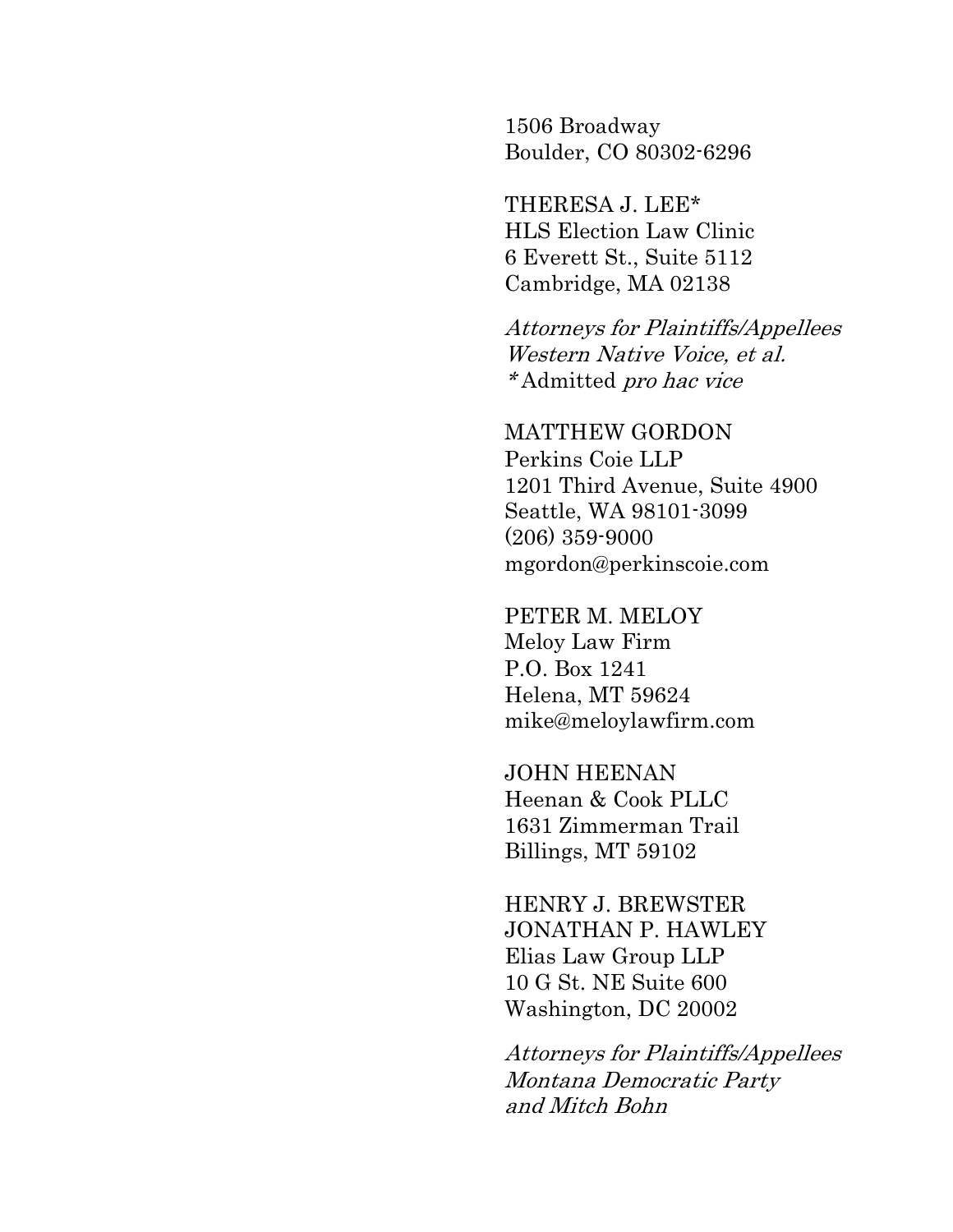# TABLE OF CONTENTS

| Ι.                                                                     |  |
|------------------------------------------------------------------------|--|
| Plaintiffs are likely to succeed on the merits and the Secretary<br>П. |  |
|                                                                        |  |
| The Secretary will suffer no irreparable injury absent a stay,<br>III. |  |
| but a stay will substantially and irreparably injure Plaintiffs        |  |
|                                                                        |  |
|                                                                        |  |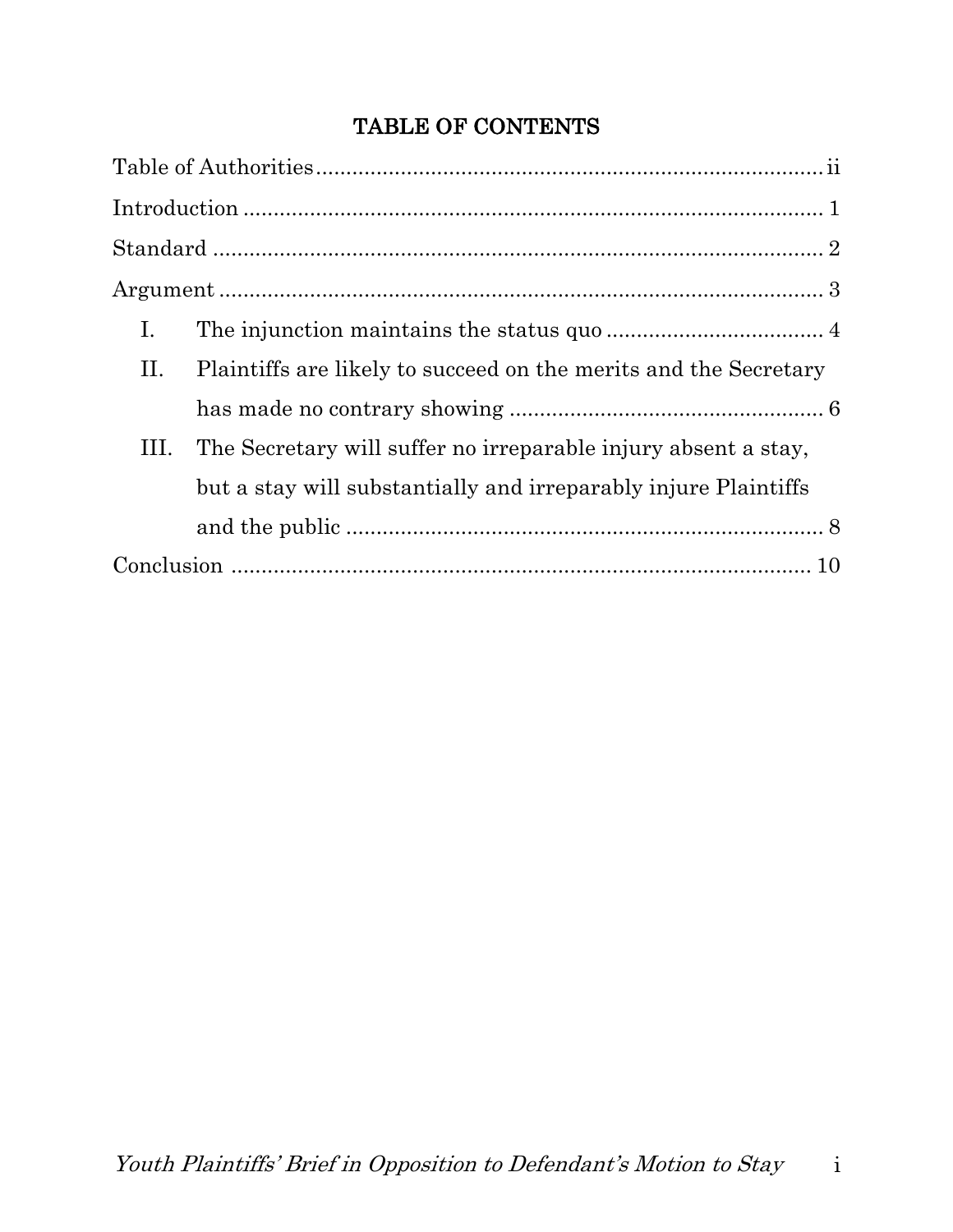# TABLE OF AUTHORITIES

### Cases

| Fla. Businessmen for Free Enterprise v. City of Hollywood, |  |
|------------------------------------------------------------|--|
|                                                            |  |
|                                                            |  |
|                                                            |  |
|                                                            |  |
|                                                            |  |
| Stapleton v. Thirteenth Judicial Dist. Ct.,                |  |
|                                                            |  |
| <i>The Clark Fork Coal. v. Tubbs, No. BDV-2010-874,</i>    |  |
| 2015 WL 13614529 (Mont. 1st Jud. Dist. Ct. May 8, 2015) 3  |  |
|                                                            |  |
| <b>Statutes</b>                                            |  |
|                                                            |  |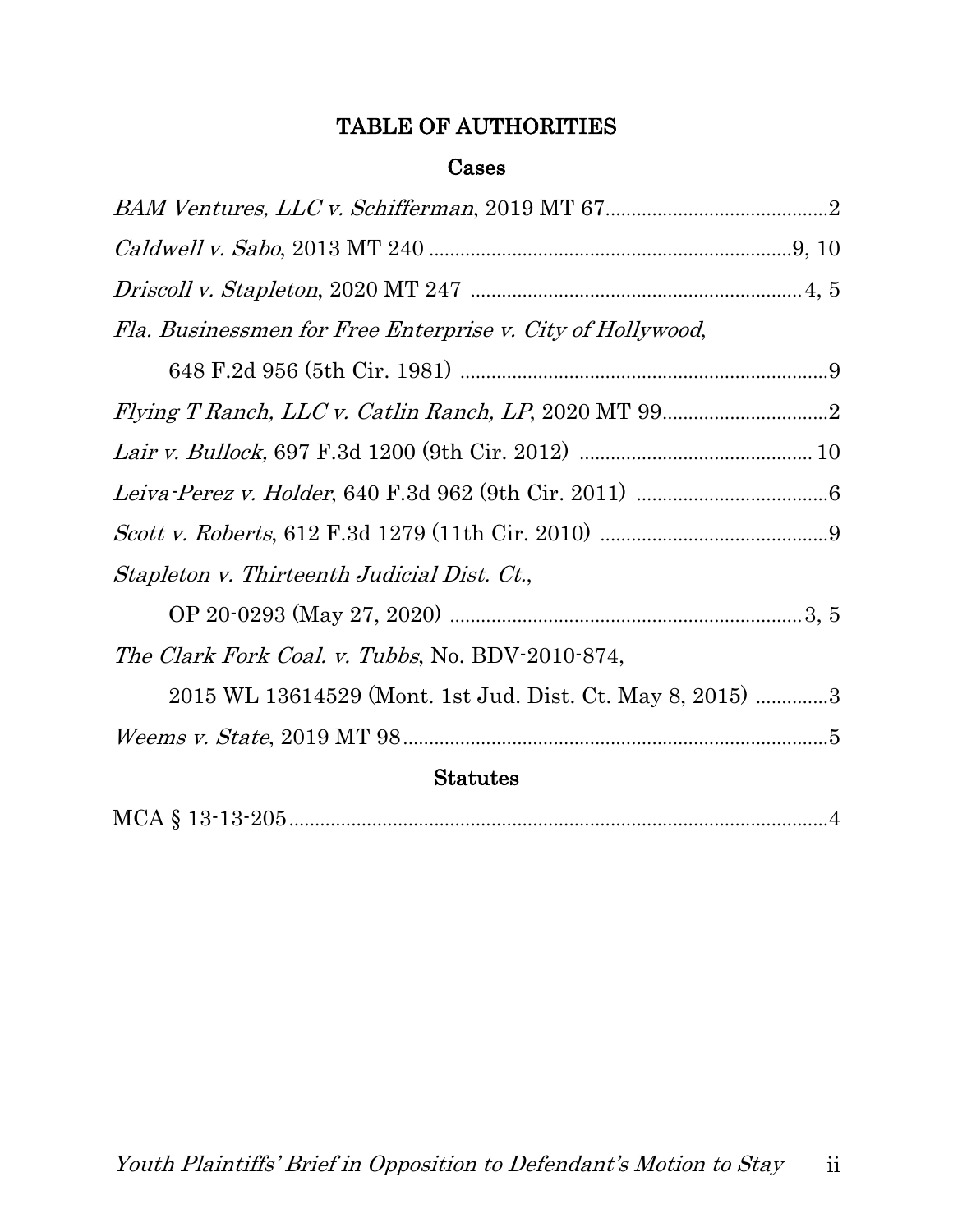#### INTRODUCTION

Defendant Secretary of State Christi Jacobsen asks this Court to stay the District Court's Order enjoining enforcement of two election laws that make it more difficult for Montanans—especially young Montanans—to vote. But the preliminary injunction, entered on April 6, 2022, was issued for good reason: the Secretary cannot rebut the robust evidence that the challenged laws unduly burden Montanans' exercise of their fundamental rights of suffrage and to equal protection under the law.

Whether to stay a preliminary injunction is soundly within the District Court's discretion, but even if it were not, there is simply no justification for staying the preliminary injunction of House Bill 176 ("HB 176"), which eliminates election day registration ("EDR") and Senate Bill 169 ("SB 169"), which complicates the set of identifications allowed for voting. If implemented, these laws will irreparably injure Montana voters. With the fundamental right to vote in the balance, the Secretary offers no evidence of voter fraud in the state—and only minute, conflicted evidence of administrative burden associated with election day registration.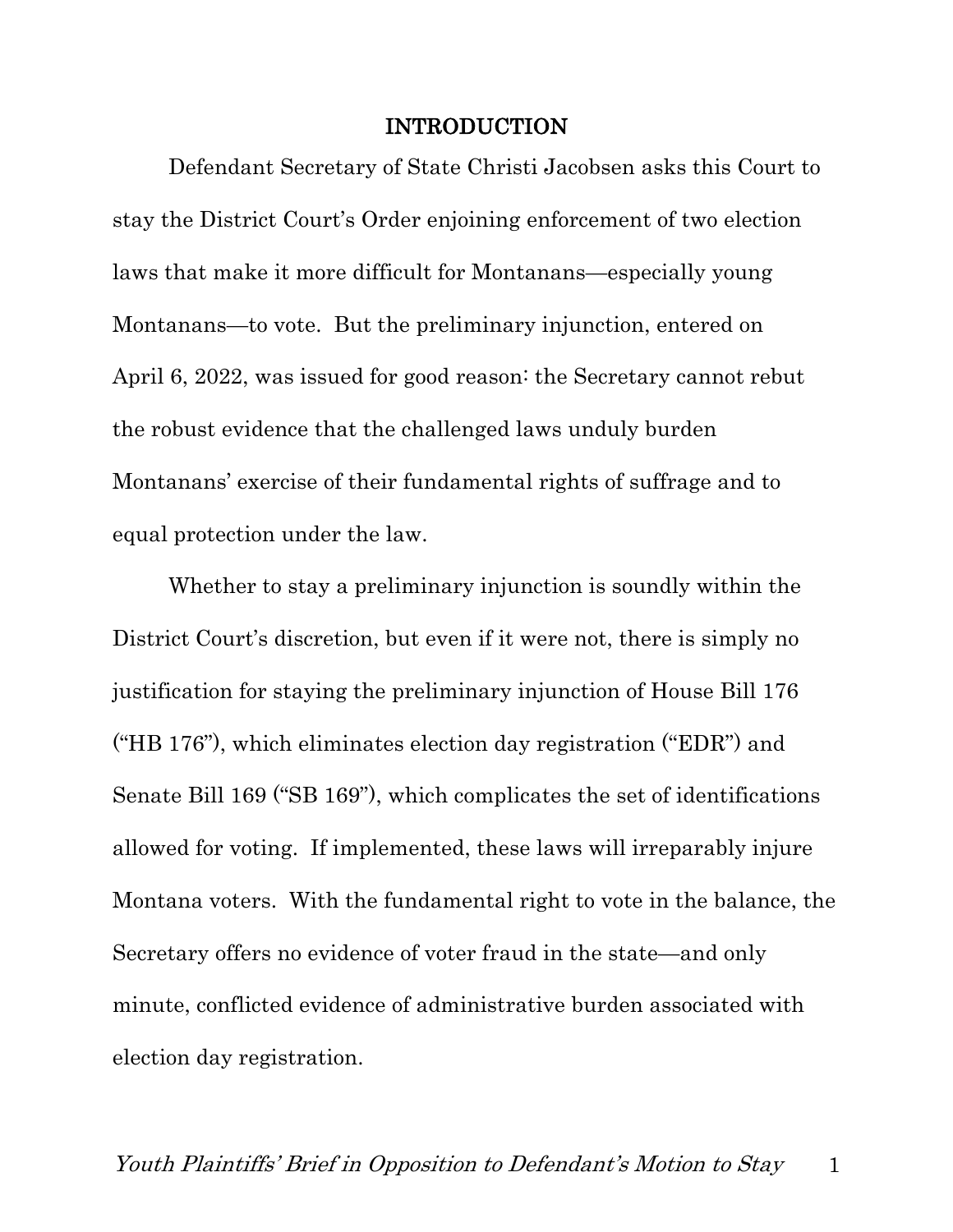Consolidated Plaintiffs represent Montanans from many backgrounds with varying, sometimes divergent, interests. Montana Youth Action, Forward Montana Foundation, and Montana Public Interest Research Group (hereinafter "Youth Plaintiffs") join common interest Plaintiffs Western Native Voice et al. ("WNV") and Montana Democratic Party et al. ("MDP") in opposing the Secretary's motion to stay the Order enjoining HB 176 and SB 169 and request the Court deny the same.

#### STANDARD

"[A] district court's order on a motion to stay proceedings [is reviewed] for an abuse of discretion." Flying T Ranch, LLC v. Catlin Ranch, LP, 2020 MT 99, ¶ 7, 400 Mont. 1, 462 P.3d 218. A district court's decision "to grant or deny preliminary injunctions" will not be overturned "absent a manifest abuse of discretion." BAM Ventures, LLC v. Schifferman, 2019 MT 67, ¶ 7, 395 Mont. 160, 437 P.3d 142. Montana courts have sometimes relied on federal law and assessed four factors to determine whether to grant a stay. These are: (1) whether the stay applicant has made a strong showing of likelihood of success on the merits; (2) whether, absent a stay, the applicant will be irreparably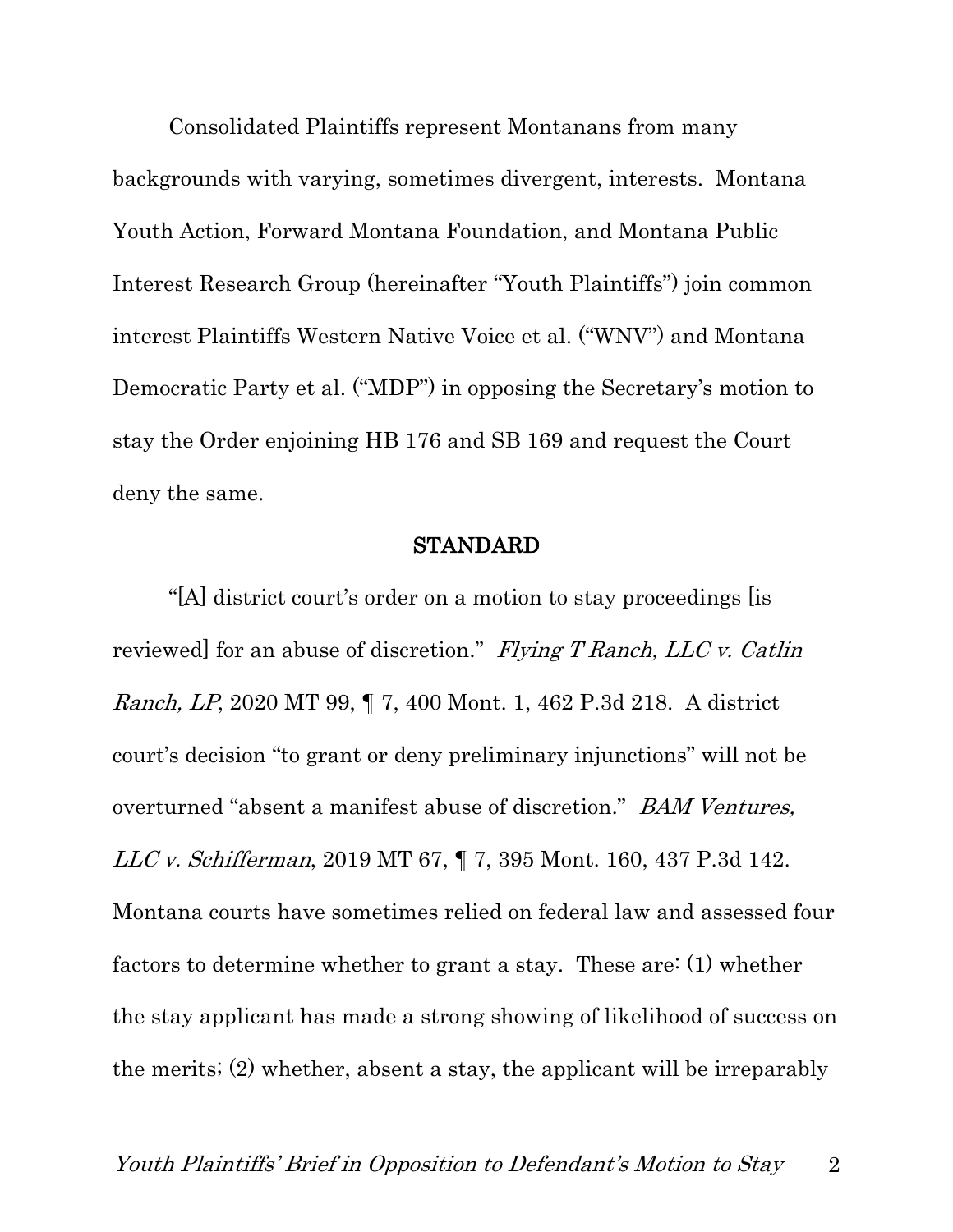injured; (3) whether a stay will substantially injure the other parties; and (4) where the public interest lies. The Clark Fork Coal. v. Tubbs, No. BDV-2010-874, 2015 WL 13614529, at \*1 (Mont. 1st Jud. Dist. Ct. May 8, 2015). This Court has also recently stayed an injunction where doing so would "maintain the status quo pending consideration of the issues." Order, Stapleton v. Thirteenth Judicial Dist. Ct., OP 20-0293, at 3 (May 27, 2020) ("Stapleton Order"). Under either the four-factor test or simply by assessing the status quo, the injunction entered below is proper and should remain unstayed.

#### ARGUMENT

The Secretary centers her request around two arguments. First, she claims a preliminary injunction issued two months before primary election day—which requires election officials to conduct the election in the same way that elections have been conducted for the last nearly two decades—does not allow enough time to comply. Second, she repeats her theory that Plaintiffs have not shown that these laws harm voters, despite record evidence to the contrary. Both arguments are disputes with reality. There was and remains time enough for election officials to adhere to the process of conducting elections that long predates the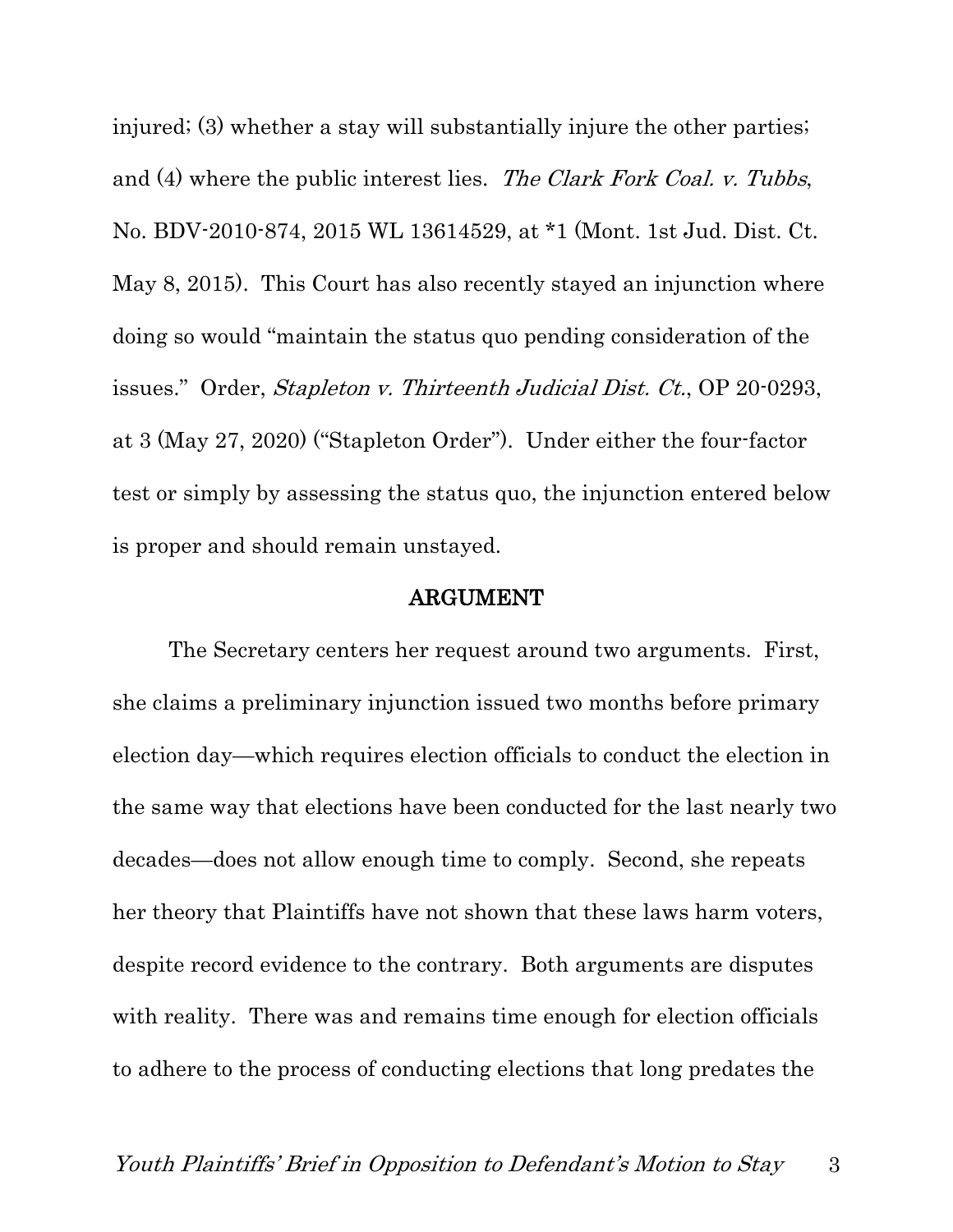2021 changes that are the subject of this litigation. The District Court granted Plaintiffs' request for preliminary relief after considering substantial evidence of harm in the form of declarations and affidavits from individual Montanans, statistical evidence showing demographic impact, and legislative evidence attesting the same. See App. 048–385 (including Dkt. 54, 69, 70, and 74).

#### I. The injunction maintains the status quo.

The Secretary's first argument relies on the dual premises that enjoining HB 176 and SB 169 upends the status quo and that election officials lack the time to implement the injunction without causing voter confusion. In fact, the District Court's Order restores the status quo. Moreover, the injunction was issued two months before election day and a little over a month before absentee ballots are generally sent out. See  $\S\S 13-13-205(1)(a)(i)$ –(iii). In other words, there has been and remains ample time to implement the injunction.

In Driscoll v. Stapleton, 2020 MT 247, 401 Mont. 405, 473 P.3d 386, the lower court "entered its preliminary injunction ten days before the June 2, 2020 primary election and two weeks after election administrators mailed ballots to all Montana voters," which instructed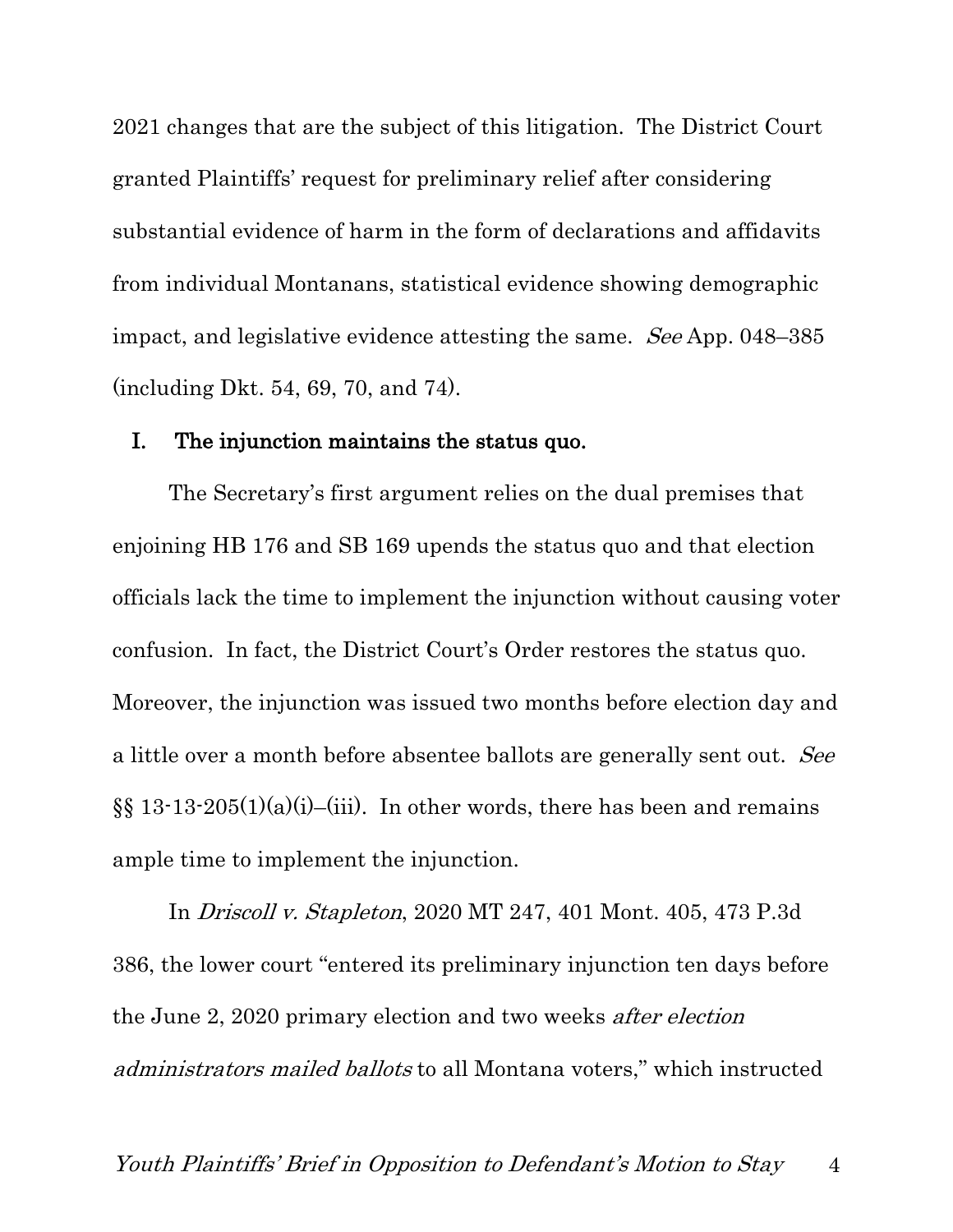voters "in three separate places that ballots must be received by the election office by 8:00 p.m. on Election Day, June 2." Stapleton Order at 2 (first emphasis added). Explaining that the status quo means "the last actual, peaceable, noncontested condition which preceded the pending controversy," id. at 3 (quoting Weems v. State, 2019 MT 98, ¶ 26, 395 Mont. 250, 440 P.3d 4), this Court reasoned that the receipt deadline had been "in place for many years," that election officials had "responded swiftly to ensure that ballots were timely mailed," and the mailed ballots included an "express directive" that they would not count "unless received by the 8 p.m. election-day deadline," *id.* Accordingly, the Court found "good cause to maintain the election-day deadline . . . to avoid voter confusion and disruption of election administration." Id.<sup>1</sup>

Here, by contrast, the enjoined laws would require a break with norms that have been nearly two decades in the making. HB 176 and SB 169 alter election laws that have been in place for eight and nine statewide election cycles respectively. App. 013, 016–17; see also App.

<sup>1</sup> The Secretary appears to misquote the Stapleton Order, reframing certain phrases to sound more like a test than they appear to be. App. 514–15. Youth Plaintiffs' best reading of the Stapleton Order is that it turned on the timing of the injunction and the fact that it disrupted existing practices that had been "in place for many years," and did so after ballots had been sent out to voters. Stapleton Order at 2–3.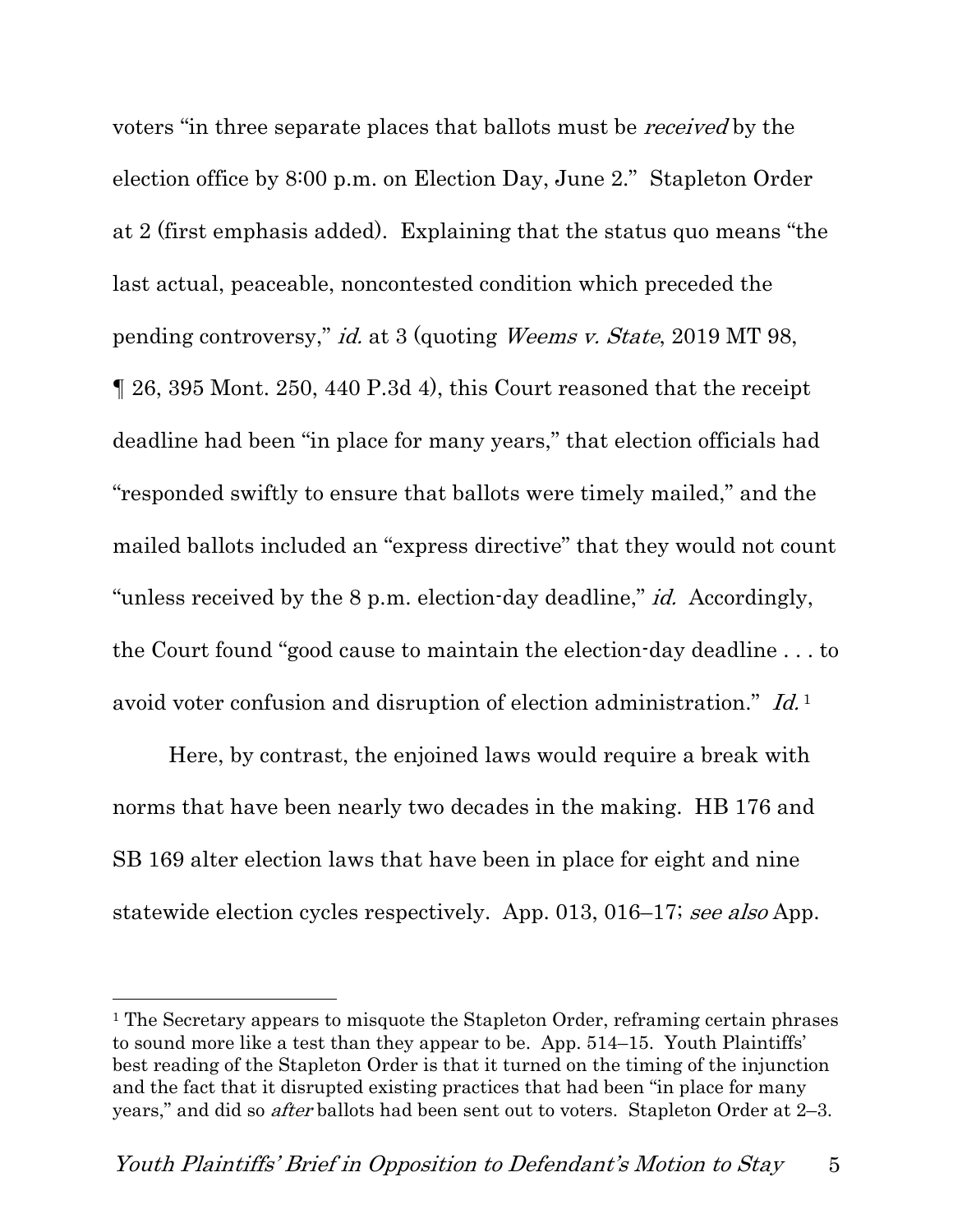499:24–501:19 (election administrator in Broadwater County noting that he has never administered a poll election without EDR). And some election officials have begun issuing instructions to voters consistent with the preliminary injunction. App. 494:15–496:10 (election administrator in Petroleum County has already issued guidance consistent with the District Court's preliminary injunction). Staying the injunction would mean requiring a third change in advance of the June 2022 primary election, far likelier to promote confusion, not least because the laws in question are new and unfamiliar to Montana voters. The Court should deny the Secretary's motion to stay.

### II. Plaintiffs are likely to succeed on the merits and the Secretary has made no contrary showing.

Whether the Secretary raises "serious legal questions" or not, she must also show a likelihood of success on the merits. See Leiva-Perez v. Holder, 640 F.3d 962, 968 (9th Cir. 2011) (describing "many ways to articulate the minimum quantum of likely success necessary to justify a stay—be it a 'reasonable probability' or 'fair prospect,'" or "'a substantial case on the merits'" or that "'serious legal questions are raised'" and concluding that "these formulations are essentially interchangeable" and that to justify a stay, a petitioner must have "a substantial case for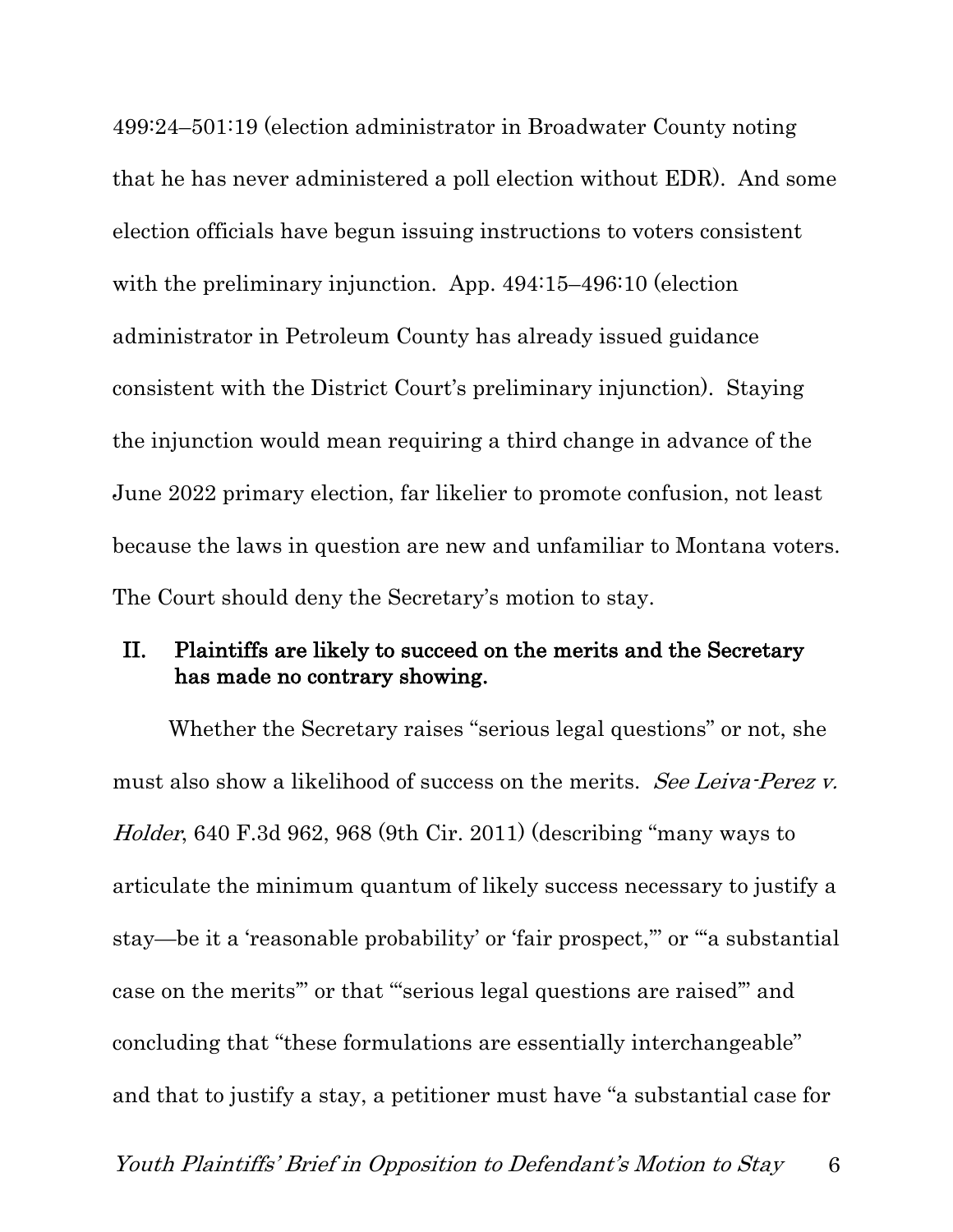relief on the merits") (citations omitted). But the Secretary does not grapple with the District Court's findings, instead making the conclusory statement SB 169 would survive under federal law, App. 515–16, and that the Montana Constitution delegates would have been perfectly happy to see EDR reversed after fifteen years of its use without mishap and despite Montanans' rejection of a referendum attempting to eliminate it, id. at 516; see App. 028–29.

As to SB 169, the District Court found Youth Plaintiffs' and MDP's expert testimony showed that SB 169 increases the cost of voting for students. App. 457. Further, the District Court concluded that there have been "no instances of student ID-related election fraud," and that to the extent the law was meant "to clear up confusion among election workers," there "are likely less burdensome means than removing student IDs as a primary form of ID to clear up confusion amongst election staff." Id. at 457–58. The Secretary does not respond to these factual findings and legal conclusions.

As to HB 176, the Court concluded that, among other things, Plaintiffs had rebutted the Secretary's claims of voter fraud related to EDR. Id. at 468. And Plaintiffs showed that young voters specifically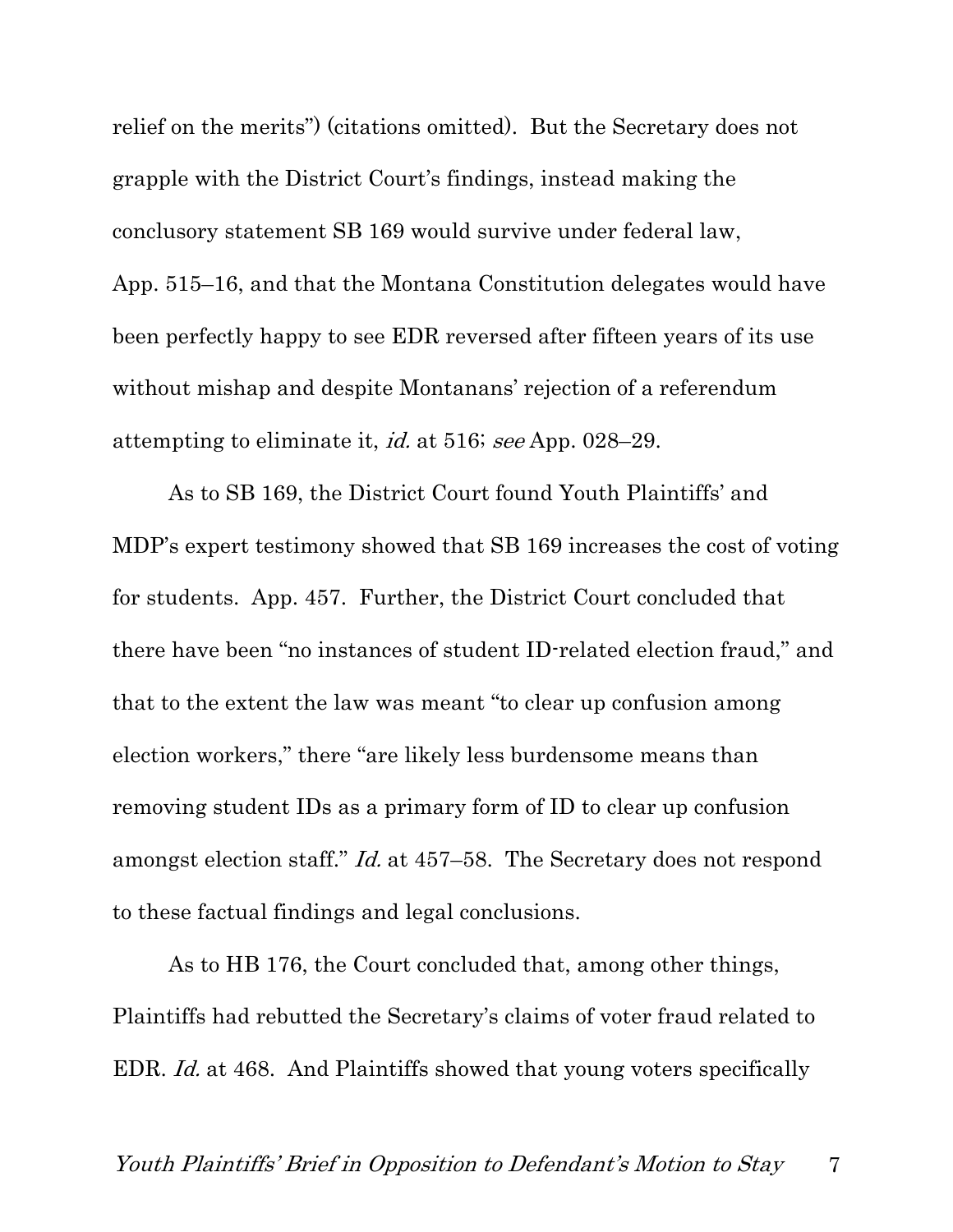rely on EDR, accounting for 31.2% of voters registered on Election Day. Id. at 466–67; cf. App. 247,  $\parallel$  6 (documenting that at least 266) Montanans who attempted to use EDR were turned away in 12 counties during the 2021 municipal election). Moreover, the Court found that moving the registration deadline back does little to reduce the administrative burden on election officials because it only changes the date of that burden. App. 468. Again, the Secretary does not respond.

# III. The Secretary will suffer no irreparable injury absent a stay, but a stay will substantially and irreparably injure Plaintiffs and the public.

The Secretary gives three reasons that she will suffer harm absent a stay. Youth Plaintiffs take each in turn.

First, the Secretary argues that time spent implementing the laws will be lost. App. 516–17. But the question is whether these laws are constitutional and "the public, when the state is a party asserting harm, has no interest in enforcing an unconstitutional law." Scott v. Roberts, 612 F.3d 1279 (11th Cir. 2010). If the Secretary were to prevail on the merits, time spent educating and engaging with election officials would not be lost—its usefulness would only be delayed. If Plaintiffs prevail an outcome they have proven is more likely—the Secretary cannot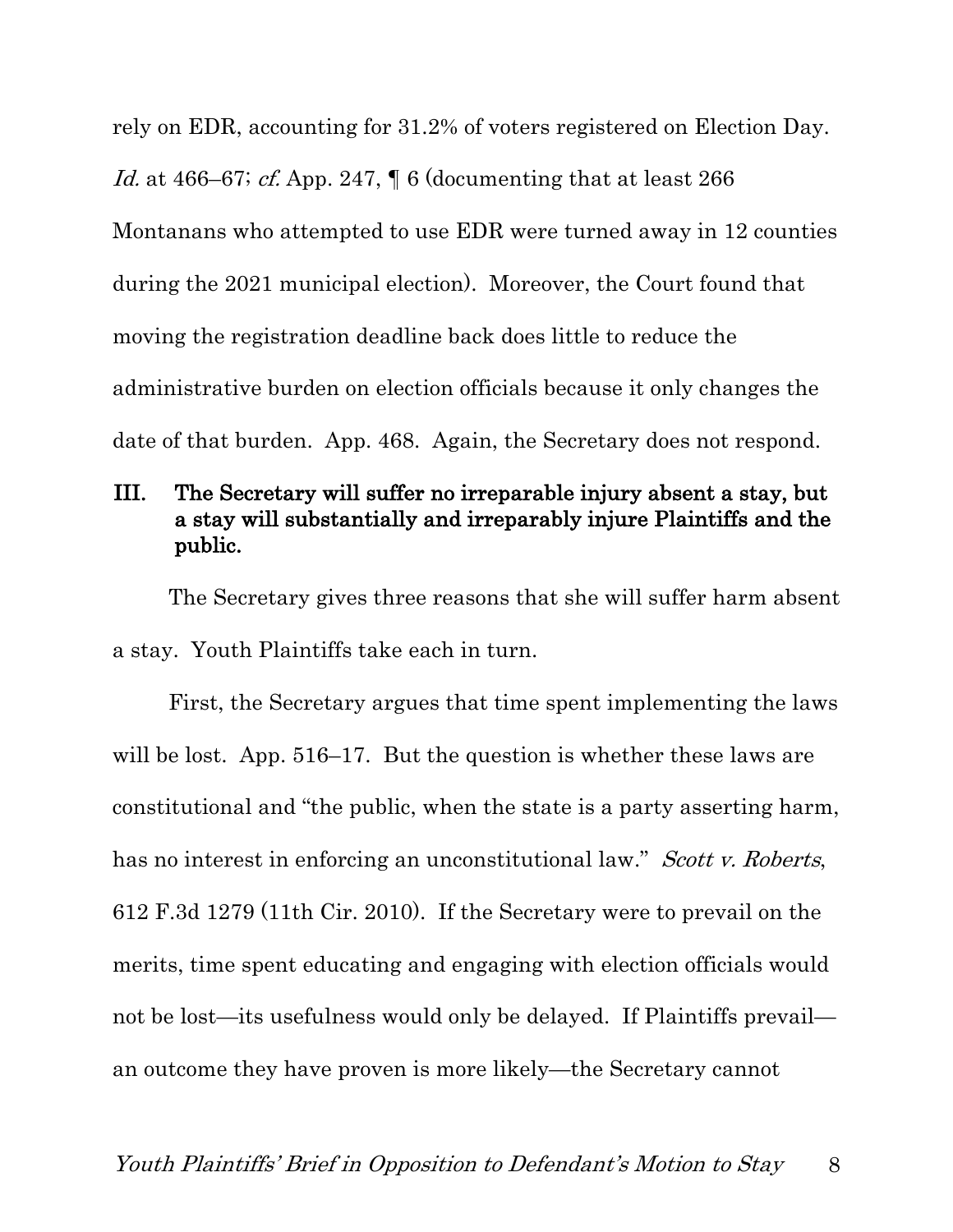claim an interest in enforcing an unconstitutional law for one election simply because she trained election workers and expended resources to implement the law. See Fla. Businessmen for Free Enterprise v. City of Hollywood, 648 F.2d 956 (5th Cir. 1981) ("Given appellants' substantial likelihood of success on the merits, however, the harm to the city from delaying enforcement is slight."); see also Caldwell v. Sabo, 2013 MT 240, ¶ 29, 371 Mont. 328, 308 P.3d 81 ("[M]oney damages are not considered irreparable harm.").

Second, the Secretary argues that without a stay, election officials will "conduct rapidly-approaching elections without sufficient training." App. 517. And third, the Secretary argues that voters will be confused, and their confidence shaken, without a stay. Id. But, as the District Court observed with respect to the Secretary's voter confusion claims, both of these arguments are "mystifying." See App. 487. Like voters, election officials have either been administering EDR for 15 years or are entirely familiar with the process. *See id.* The same is true of acceptable forms of identification under SB 169. Although the Secretary claims that SB 169 was meant to reduce confusion, the law created a class system for forms of identification that did not exist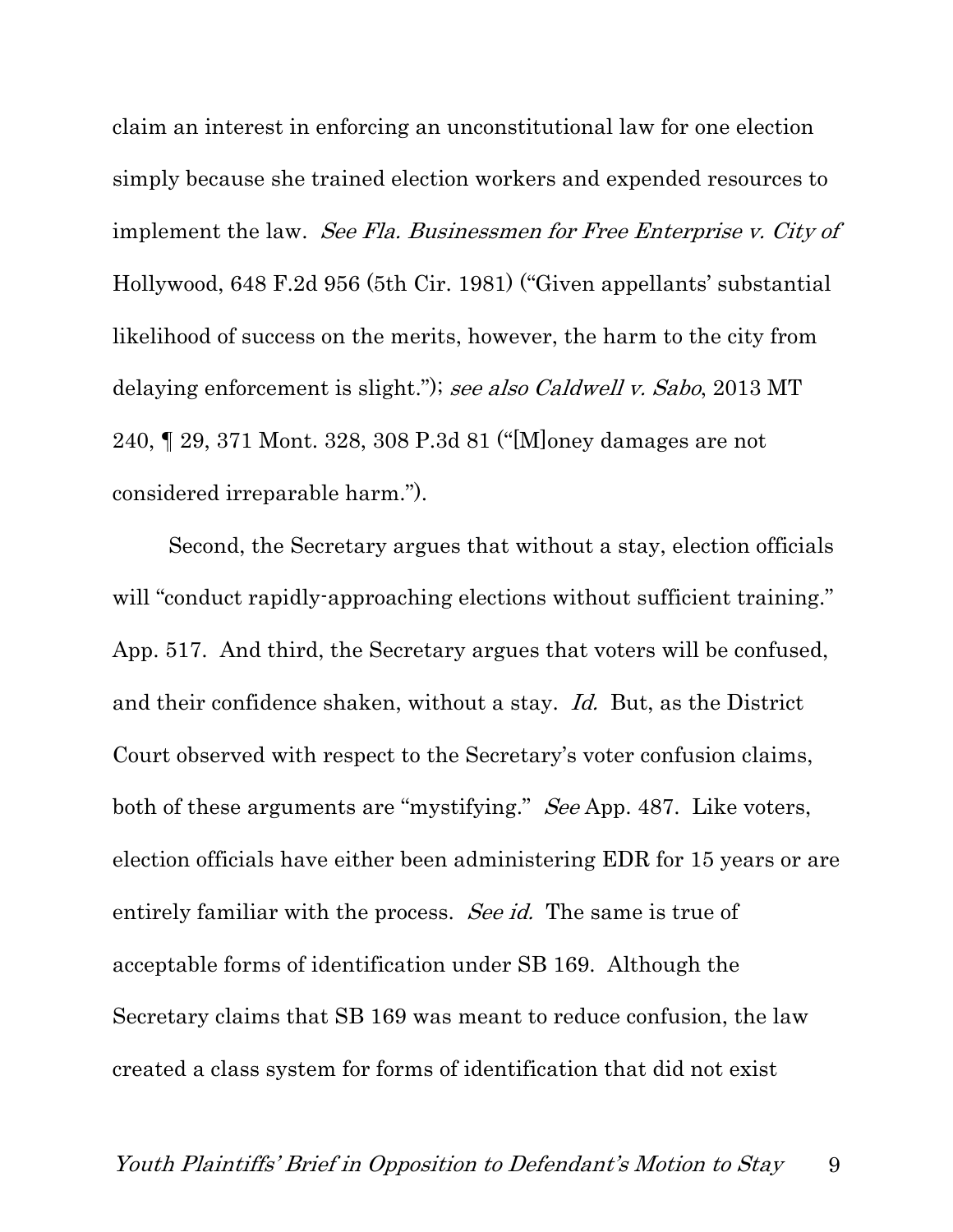before. Under prior law—and thus under the injunction—voters only need one form of identification that shows either a name and photograph or a name and current address within the precinct.

The Secretary cites Lair v. Bullock, for the proposition that a stay will avoid throwing "a previously stable system into chaos," 697 F.3d 1200, 1214 (9th Cir. 2012), but the stability of Montana's election system is based on the prior legal regime that the injunction reinstates—that is, the status quo to which Montanans and election officials alike are accustomed. Operating elections consistently under constitutional, nondiscriminatory laws is within the public interest.

#### **CONCLUSION**

Youth Plaintiffs thus respectfully request that the Court deny Defendant Secretary Jacobsen's motion to stay the preliminary injunctions of HB 176 and SB 169.

Respectfully submitted this 9th day of May, 2022.

/s/ Rylee Sommers-Flanagan

Rylee Sommers-Flanagan MT Bar No. 42343246 Upper Seven Law

Ryan Aikin Aikin Law Office, PLLC

Attorneys for Youth Plaintiffs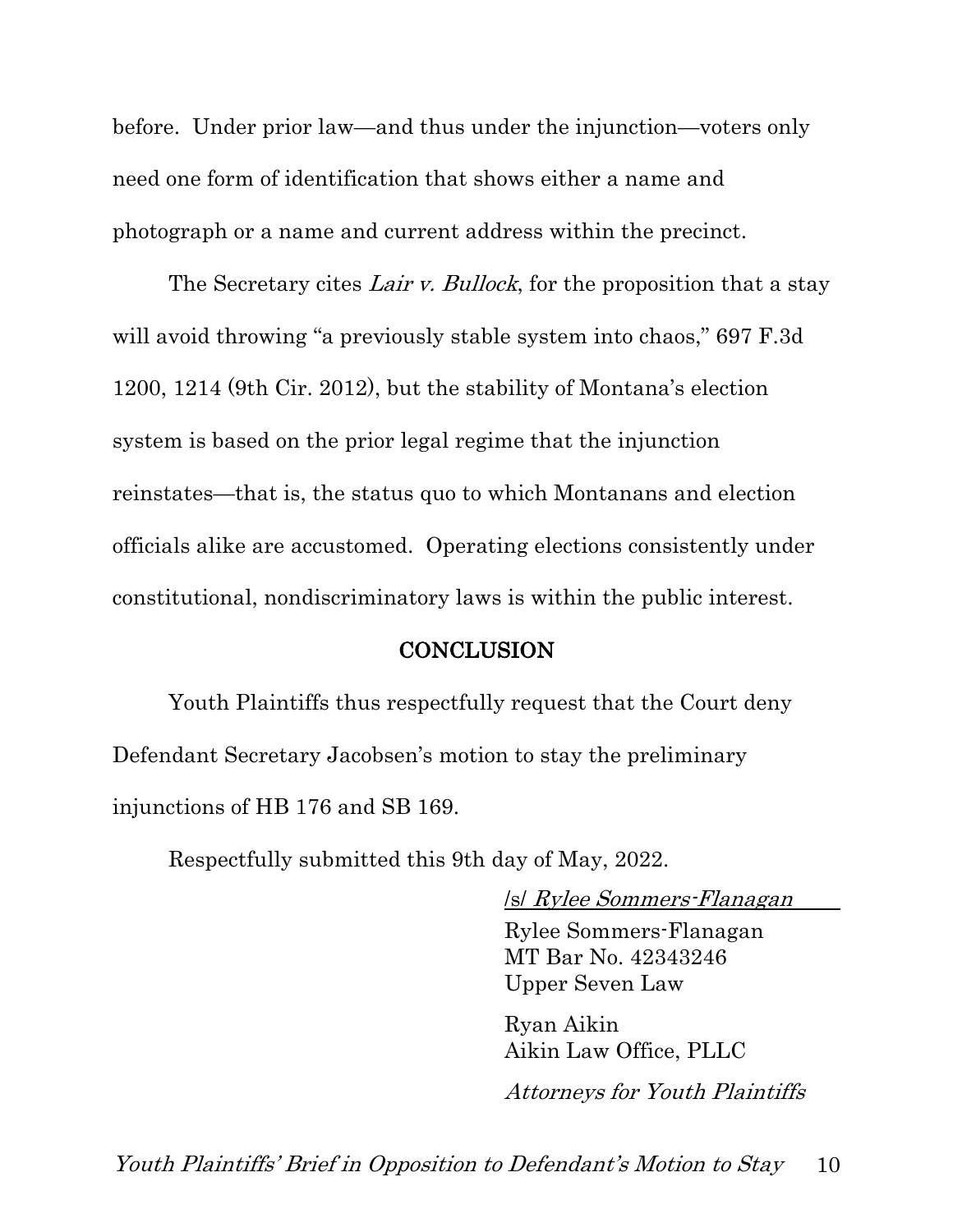# CERTIFICATE OF COMPLIANCE

I certify that this Brief is printed with a proportionately spaced Century typeface of 14 points, is double spaced, and is within the 10 page limit provided under Rule of Appellate Procedure 22.

/s/ Rylee Sommers-Flanagan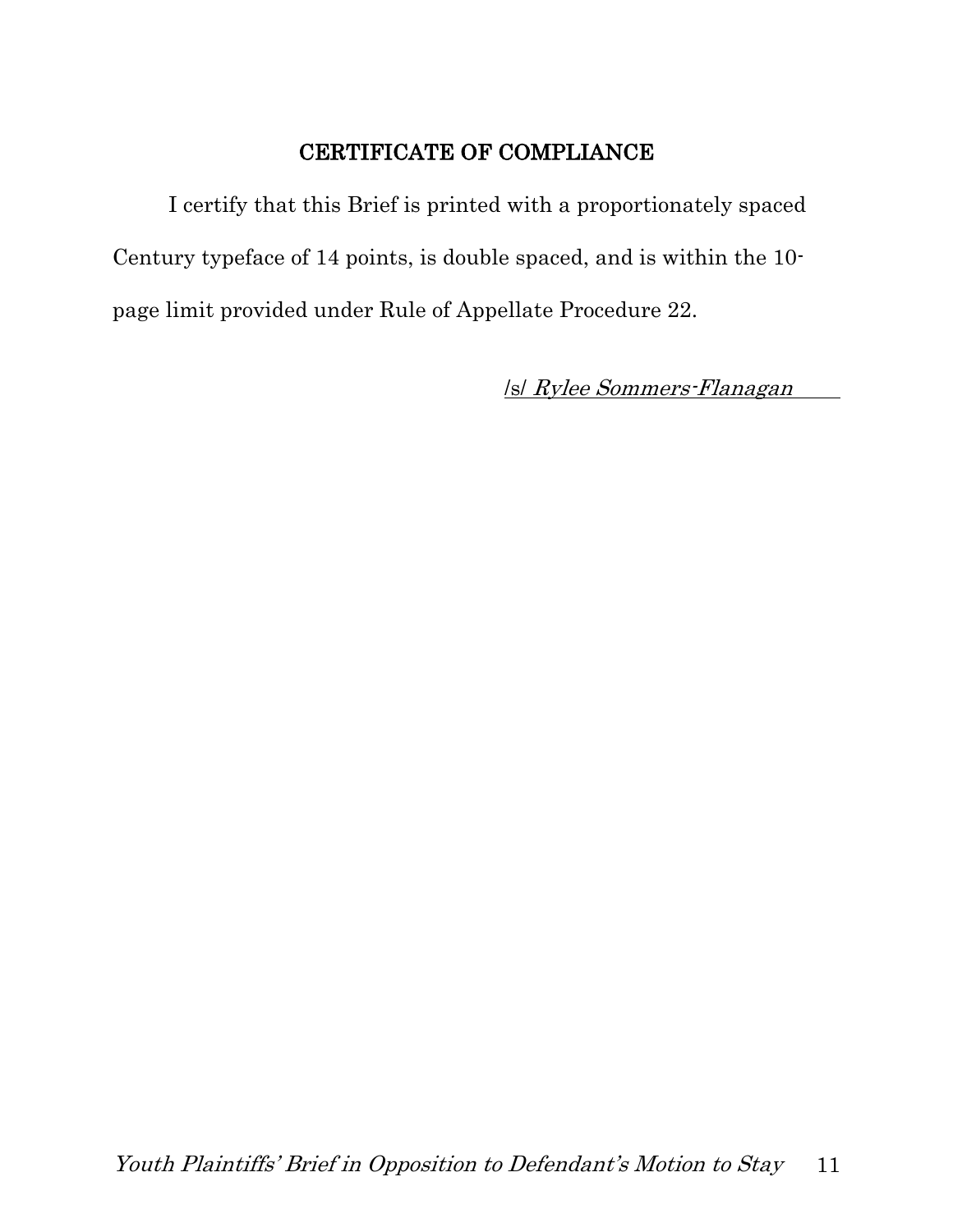### CERTIFICATE OF SERVICE

I, Rylee Sommers-Flanagan, hereby certify that I have served true and accurate copies of the foregoing brief in opposition by method of eservice to the following on May 9, 2022.

/s/ Rylee Sommers-Flanagan

DALE SCHOWENGERDT JOHN M. SEMMENS Crowley Fleck, PLLP P.O. Box 797 Helena, MT 59624-0797 dale@crowleyfleck.com

LEONARD H. SMITH DAVID F. KNOBEL Crowley Fleck, PLLP P.O. Box 2529 Billings, MT 59103

IAN MCINTOSH WILLIAM MCINTOSH MORRIS E. LARS PHILLIPS Crowley Fleck, PLLP 1915 S. 19th Ave. Bozeman MT, 59719

DAVID M.S. DEWHIRST KATHLEEN LYNN SMITHGALL Office of the Attorney General P.O. Box 201401 Helena, MT 59620-1401

AUSTIN MARKUS JAMES Office of the Secretary of State P.O. Box 202801 Helena, MT 59620-2801

Attorneys for Defendant/Appellant Christi Jacobsen

Youth Plaintiffs' Opposition to Defendant's Motion to Stay 12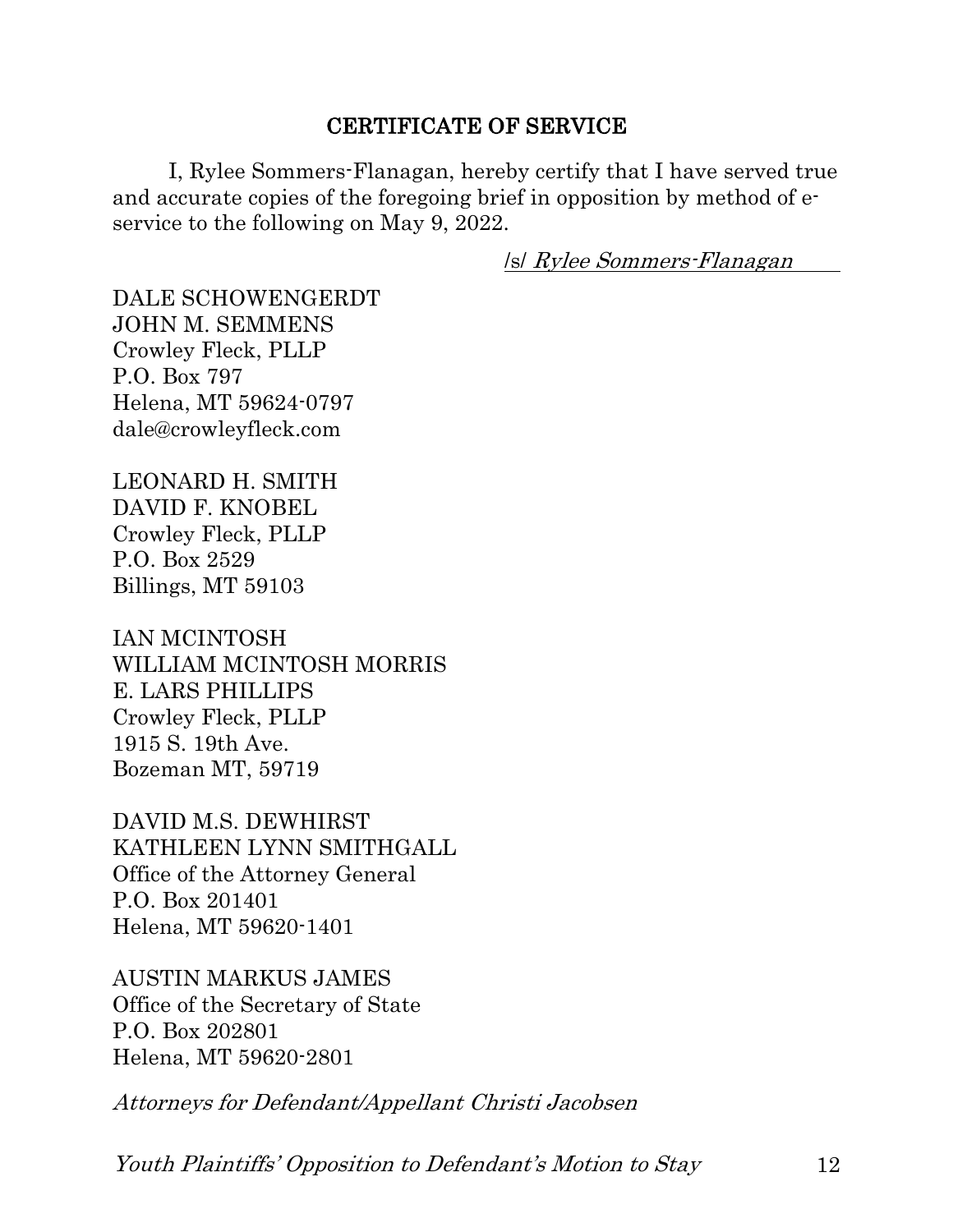ALEX RATE AKILAH LANE ACLU of Montana P.O. Box 1968 Missoula, MT 59806 ratea@aclumontana.org

ALORA THOMAS-LUNBORG\* JONATHAN TOPAZ\* DALE HO\* **ACLU** 125 Broad ST. New York, NY 10004

SAMANTHA KELTY\* Native American Rights Fund 1514 P St. NW, Suite D Washington, D.C. 20005

JACQUELINE DE LEON\* MATTHEW CAMPBELL\* Native American Rights Fund 1506 Broadway Boulder, CO 80302-6296

THERESA J. LEE\* HLS Election Law Clinic 6 Everett St., Suite 5112 Cambridge, MA 02138

Attorneys for Plaintiffs/Appellees Western Native Voice, et al.

MATTHEW GORDON Perkins Coie LLP 1201 Third Avenue, Suite 4900 Seattle, WA 98101-3099 (206) 359-9000 mgordon@perkinscoie.com

Youth Plaintiffs' Opposition to Defendant's Motion to Stay 13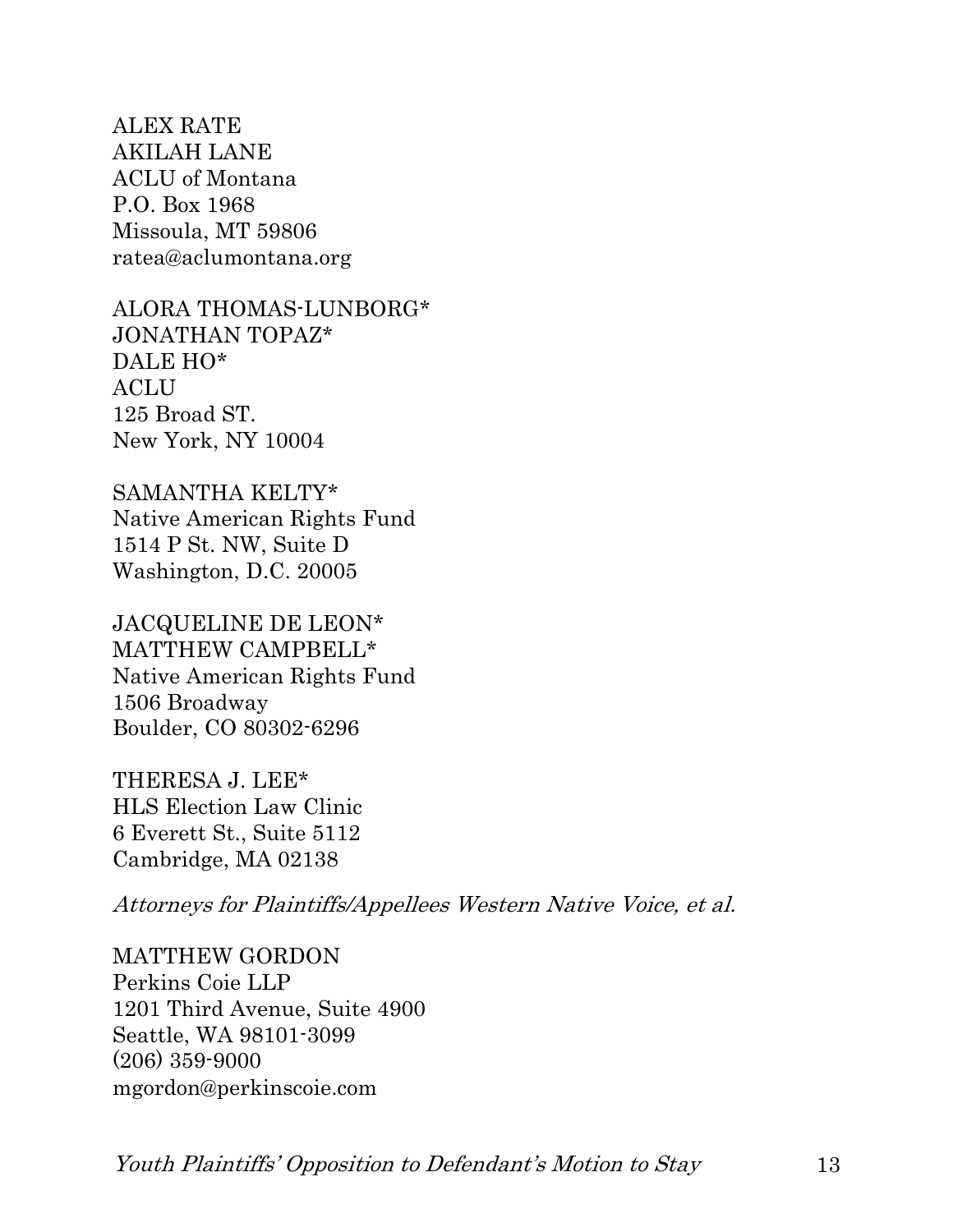PETER M. MELOY Meloy Law Firm P.O. Box 1241 Helena, MT 59624 mike@meloylawfirm.com

JOHN HEENAN Heenan & Cook PLLC 1631 Zimmerman Trail Billings, MT 59102

HENRY J. BREWSTER JONATHAN P. HAWLEY Elias Law Group LLP 10 G St. NE Suite 600 Washington, DC 20002

Attorneys for Plaintiffs/Appellees Montana Democratic Party and Mitch Bohn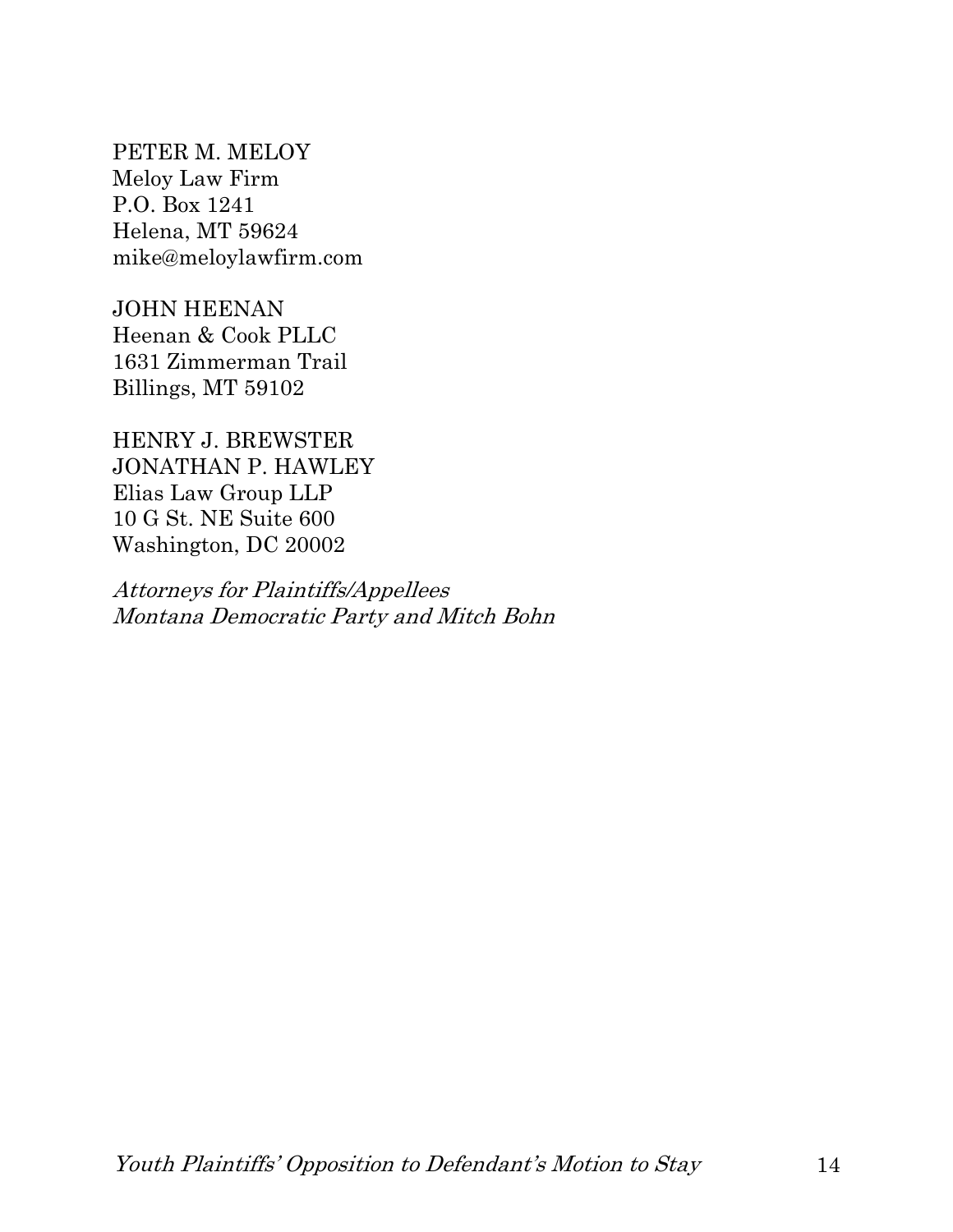#### **CERTIFICATE OF SERVICE**

I, Rylee Sommers-Flanagan, hereby certify that I have served true and accurate copies of the foregoing Brief - Appellee's Response to the following on 05-09-2022:

Matthew Prairie Gordon (Attorney) 1201 Third Ave Seattle WA 98101 Representing: Bohn, Mitch, Montana Democratic Party Service Method: eService

Peter M. Meloy (Attorney) 2601 E. Broadway 2601 E. Broadway, P.O. Box 1241 Helena MT 59624 Representing: Bohn, Mitch, Montana Democratic Party Service Method: eService

John C. Heenan (Attorney) 1631 Zimmerman Trail, Suite 1 Billings MT 59102 Representing: Bohn, Mitch, Montana Democratic Party Service Method: eService

Jonathan Patrick Hawley (Attorney) 1700 Seventh Avenue Suite 2100 Seattle WA 98101 Representing: Bohn, Mitch, Montana Democratic Party Service Method: eService

Ryan Ward Aikin (Attorney) 1018 Hawthorne St. Missoula MT 59802 Representing: Forward Montana Foundation Service Method: eService

Clayton H. Gregersen (Attorney) P.O. Box 2529 Billings MT 59101 Representing: Christi Jacobsen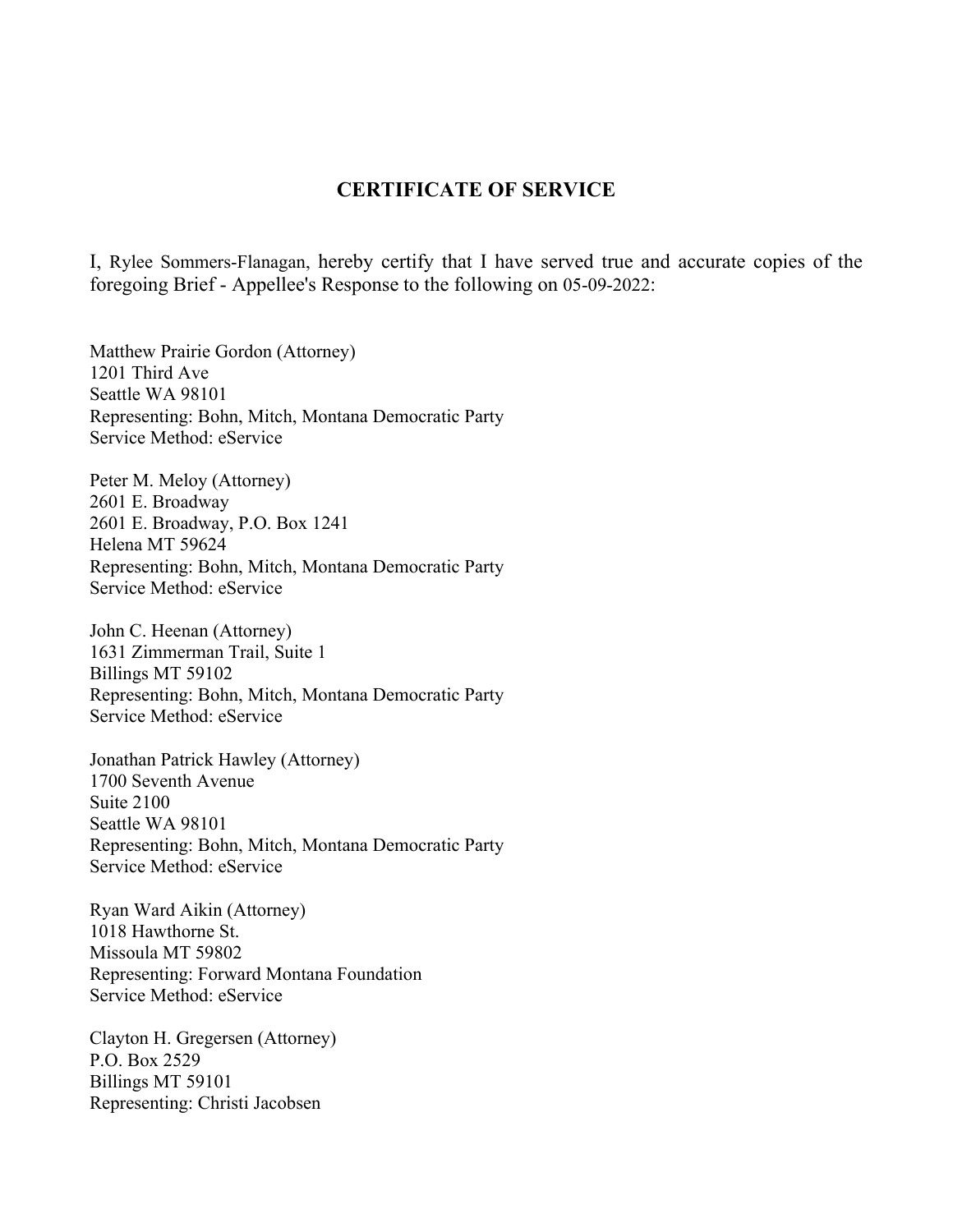#### Service Method: eService

David Francis Knobel (Attorney) 490 N. 31st St., Ste 500 Billings MT 59101 Representing: Christi Jacobsen Service Method: eService

John Mark Semmens (Attorney) 900 N. Last Chance Gulch Suite 200 Helena MT 59601 Representing: Christi Jacobsen Service Method: eService

E. Lars Phillips (Attorney) 1915 S. 19th Ave Bozeman MT 59718 Representing: Christi Jacobsen Service Method: eService

William McIntosh Morris (Attorney) 1915 S. 19th Ave. P.O. Box 10969 Bozeman MT 59719 Representing: Christi Jacobsen Service Method: eService

Leonard Hudson Smith (Attorney) P.O. Box 2529 Billings MT 59103 Representing: Christi Jacobsen Service Method: eService

Austin Markus James (Attorney) 1301 E 6th Ave Helena MT 59601 Representing: Christi Jacobsen Service Method: eService

Ian McIntosh (Attorney) 1915 S. 19th Ave P.O. Box 10969 Bozeman MT 59719 Representing: Christi Jacobsen Service Method: eService

Dale Schowengerdt (Attorney) 900 N. Last Chance Gulch